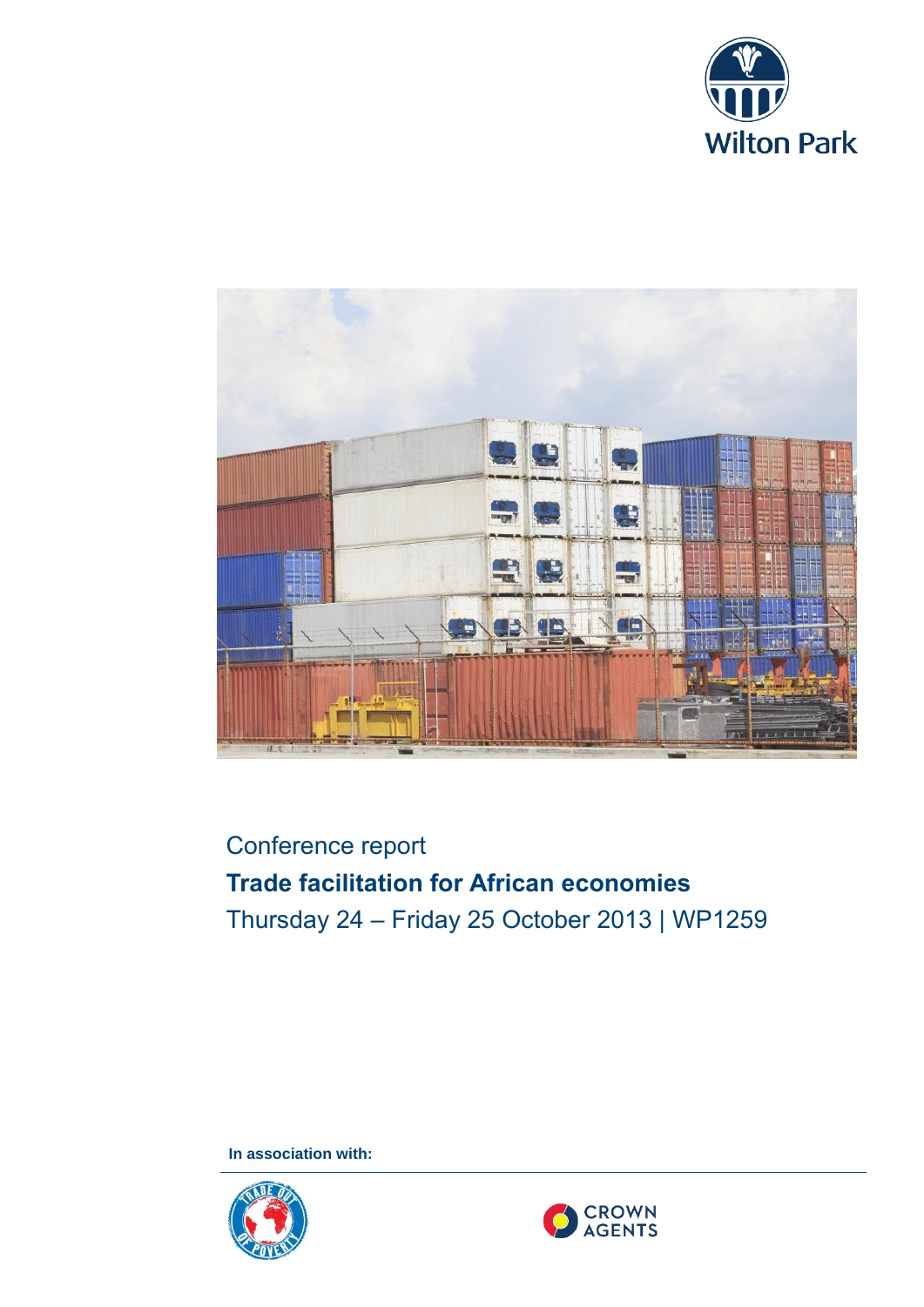

## Conference report **Trade facilitation for African economies** Thursday 24 – Friday 25 October 2013 | WP1259

Poverty reduction, economic growth, job creation and distribution of wealth are fundamental to unlocking economic and social potential in African countries. This Wilton Park conference, in association with the All-Party Parliamentary Group on Trade Out of Poverty (TOP) considered whether a multilateral agreement on trade facilitation at the WTO Ministerial in Bali in December 2013 could provide African nations and the global trading system with the tools to deliver that potential, and whether the challenges to sustainable and inclusive economic development can be overcome.

Trade facilitation is undeniably a development issue, but the estimated trillion dollar boost to the global economy would be felt beyond the continent's borders. Alongside the economic benefits of trade openness, the potential human development improvements in many of the world's Least Developed Countries (LDCs) in the fields of security, health, education and environmental sustainability could be a catalyst for significant development outcomes and inclusive prosperity. Removal of both tariff and 'behind the border' barriers could also boost intra-continental trade by improving access to global supply and value chains for African businesses and enabling them to achieve export competitiveness.

However, real barriers to achieving multilateral union exist – what can be done to secure agreement? The potential benefits that trade facilitation could yield need to be assured by adequate support at international policy levels, as well as at the grassroots, with robust  $360<sup>o</sup>$  country analysis, capacity building, technical assistance and institutional strengthening. Partnerships with traditional donors and new stakeholders will be essential in delivering effective programmes to support African countries in harnessing the potential of global trade facilitation.

## **Key points**

- Regional integration is essential for improving trade. African states should have more autonomy over decisions that affect them. Cooperation between states can provide a collective voice, increasing negotiating power at global meetings.
- Borders must become more efficient to reduce the time and costs incurred when crossing them – an issue particularly damaging to smaller businesses, and one that requires diplomatic cooperation.
- More investment is needed in infrastructure and research to improve goods transportation and develop efficiency improvements. Better technology and data would create better policy decisions. The private sector should be more involved.
- Global cooperation is still vital. Openness is not enough on its own as other costs are still high. Bali represents an opportunity to revitalise international trade agreements. An agreement should be realistic and reflect existing best practice.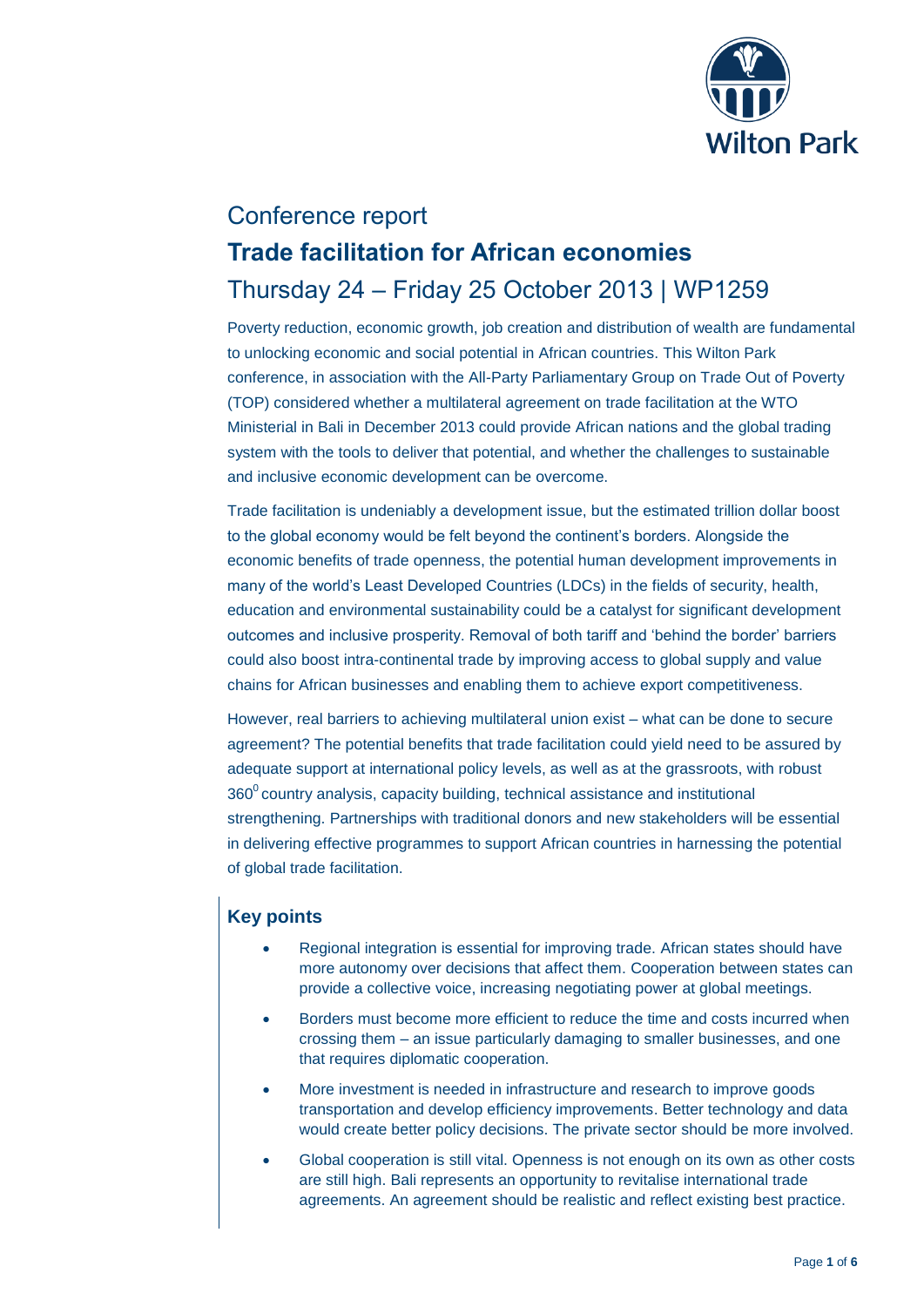"Africa is far from fulfilling its trading potential"

"African economies could integrate more easily with global supply and value chains if they were more evenly balanced"

"assistance should be about helping individuals and their businesses"

## **The potential benefits of trade facilitation**

- 1. Trade being beneficial for all economies is not disputed. However, African economies are far from fulfilling their trading potential. A key reason for this is the bottleneck created by a lack of trade facilitation.
- 2. The Millennium Development Goals (MDGs) don't reflect the importance of trade. Economic activity, developed through trade, can become the main route for sustainable development and helping countries grow out of poverty.
- 3. Multinationals source their parts and materials from across the world. How can African countries attain a larger share of this trade?
- 4. African economies could integrate more easily with global supply and value chains if they were more evenly balanced. The perception is that African trade is limited to natural resources and that value is always added outside of Africa, (e.g. not all cocoa producing countries export chocolate). High transportation costs and tariffs can be a disincentive to adding value as these factors can make it impossible to be competitive.
- 5. Trade can create remarkable results. Singapore is reliant on imports but is an economic success because it is very effective at getting goods in and out. As a result of its trade facilitation it has become the financial centre for South East Asia, with exceptionally good institutional governance and high levels of social control.
- 6. Angola provides an interesting case study of what can be achieved: thriving railways; export of oil, gas and diamonds; production of oil likely to reach 2 million barrels a day by 2017; mineral discoveries, a proposed stock exchange and a customs modernisation programme. While uneven distribution of wealth is a cause of social tension, growth is good, inflation is low and real progress has been made in relation to governance. It is expected to become a middle income country in approximately 3 years' time.
- 7. All of this has been achieved in Angola despite 3 decades of war and relatively low education levels. It has also been achieved even though the language is Portuguese, which sometimes makes regional engagement difficult.

### **Improving the outcomes of trade facilitation by boosting domestic capacity**

- 8. A significant challenge to the trade objective is funding for SME investment; technical assistance should be about helping individuals and their businesses, not just about high level policies. Informal and micro funding financial vehicles need to be brought into the system. There also needs to be fair distribution of wealth within countries once they become successful.
- 9. There must be a focus on which banking and investment programmes are needed to generate and support SMEs, including agriculture. The WTO takes a top-down rules approach, whereas promotion of trade requires a bottom up approach.
- 10. The Fairtrade movement is designed to allow all producers to fulfil their potential. Minimum prices are designed to give farmers the confidence to take risks, taking them from passive participants to social entrepreneurs through scaling up. The Fairtrade community includes producers, retailers, traders and consumers. Globally 1600 organisations are certified as Fairtrade, a 16% increase from 2012. The vast majority of Fairtrade producers are in Africa.
- 11. Traditionally Fairtrade has concerned exports, but it is now looking at consumption in local markets. The focus is sustainable assets, not producing today to the detriment of future generations. Fairtrade has encountered challenges around taxation: the Ghanaian government, for example, wanted to tax the 'community premium'.
- 12. The African diaspora is an untapped resource. There are 4.5 million Africans in the UK alone, and they are keenly interested in their home countries. Diasporas are investing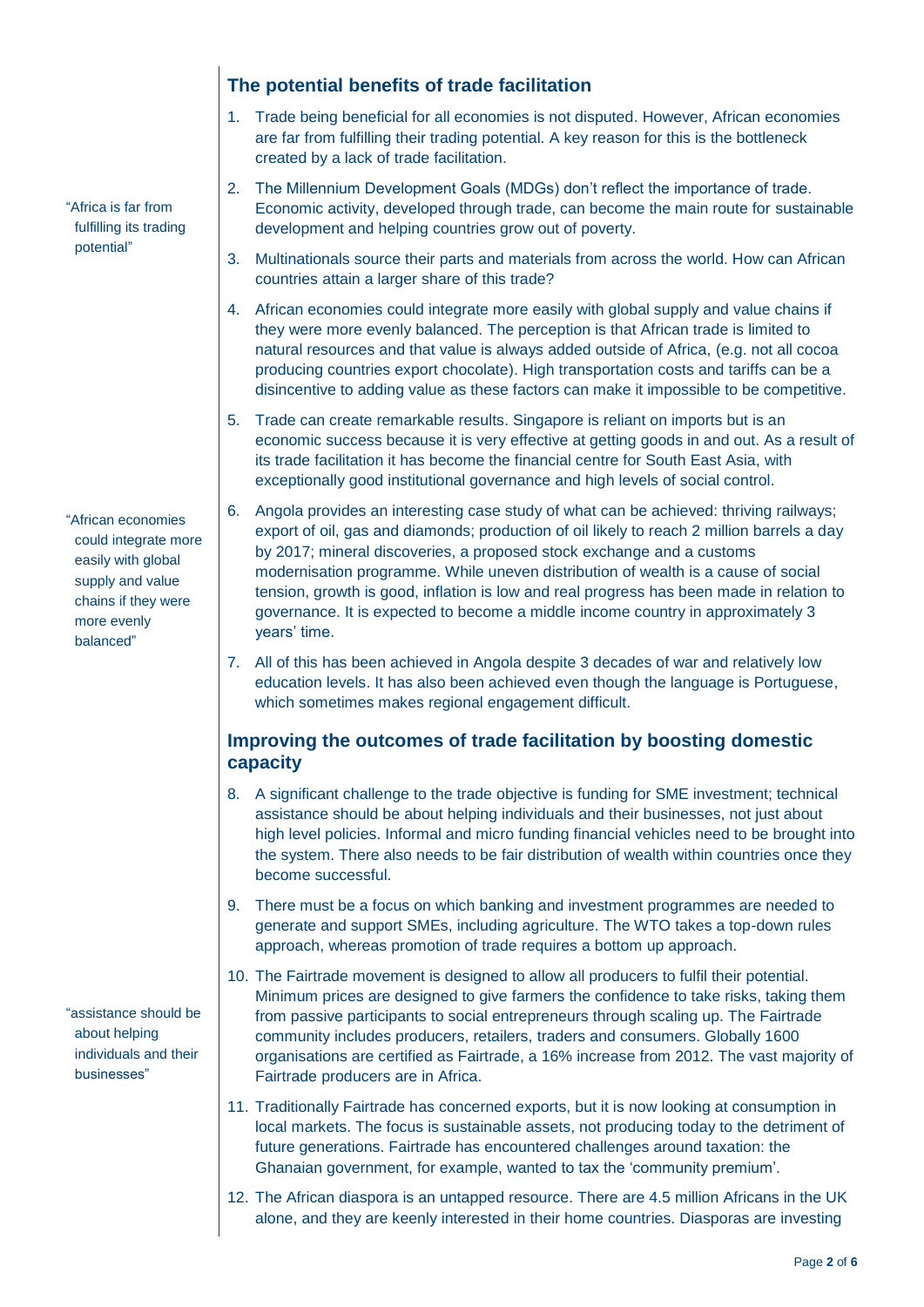in Jamaica and other parts of the Caribbean, and Ethiopia is benefitting from remittances. It may be possible to encourage investment by diasporas through matched funding.

- 13. Post-secondary education needs greater focus; it isn't covered in the MDGs. Tata has Colleges of Technology, and provides training as part of its international Corporate Social Responsibility, so perhaps this could be replicated in African states.
- 14. African economies will only be able to play a full part in the global supply chain through investment in science and technology. In Ethiopia 70% of university places are connected to science and technology. At the same time, the consequences of youth drifting away from rural communities to urban areas must be recognised and addressed.
- 15. African governments must enter into dialogue with the private sector. Zambia has included private sector representatives in its delegation for Bali and others could follow.
- 16. Business related regulations need to be harmonised, eg for businesses to grow they need to be mobile, and therefore the process for obtaining work permits should be made easier and more predictable.
- 17. Work is needed on Memorandums of Understanding. The costs of implementation could be relatively low, whilst the returns are likely to be high. However there must be clarity and confidence around the benefits that will arise from the investment needed.

#### **Improving outcomes through regional cooperation**

- 18. There are positive examples of regional integration, which can generate economies of scale and improve access to markets. The East African Community has increased trade between its five member countries.
- 19. There should be greater focus on boosting intra-African trade. For example, if Ethiopia is exporting leather, should surrounding countries prioritise the development of related industries?
- 20. There must be a focus on moving the debate from Geneva and Brussels to African capitals. The road to Bali shouldn't be from Geneva, it should be from Africa. African countries must encourage their different ministries to agree on matters relating to trade so that there is consistent voice.
- 21. African countries need to engage with each other to resolve their conflicts and disagreements, so that they can thump the table together at Bali. Even the language of the debate has been crafted by people on the outside who are looking at Africa. Africans should look to themselves first for solutions rather than looking to outsiders.
- 22. Some measures are expensive to put in place and may be expensive to maintain. Some are relatively inexpensive but require a sustained political commitment. Regional trade agreements can become a way of increasing political will for the latter.
- 23. Pan African institutions face challenges because of the ethnic diversity within Africa, but these problems must be overcome. There is something to learn from Japan, which is simultaneously traditional yet modern.

### **Borders: enhancing efficiency to reduce costs**

- 24. Many African countries are landlocked. This makes open and efficient land borders even more vital to trade facilitation efforts.
- 25. Waiting times at borders and bridges is still a significant problem in Africa, especially for perishable products. It can cost up to \$400 per day to keep a truck at a border. It takes 30 days to travel from one end of Africa to the other, half of which is spent at borders, offloading produce for inspection, filling out forms or other administrative processes. The World Bank describes Africa's borders as 'thick.'

"The road to Bali shouldn't be from Geneva, it should be from Africa"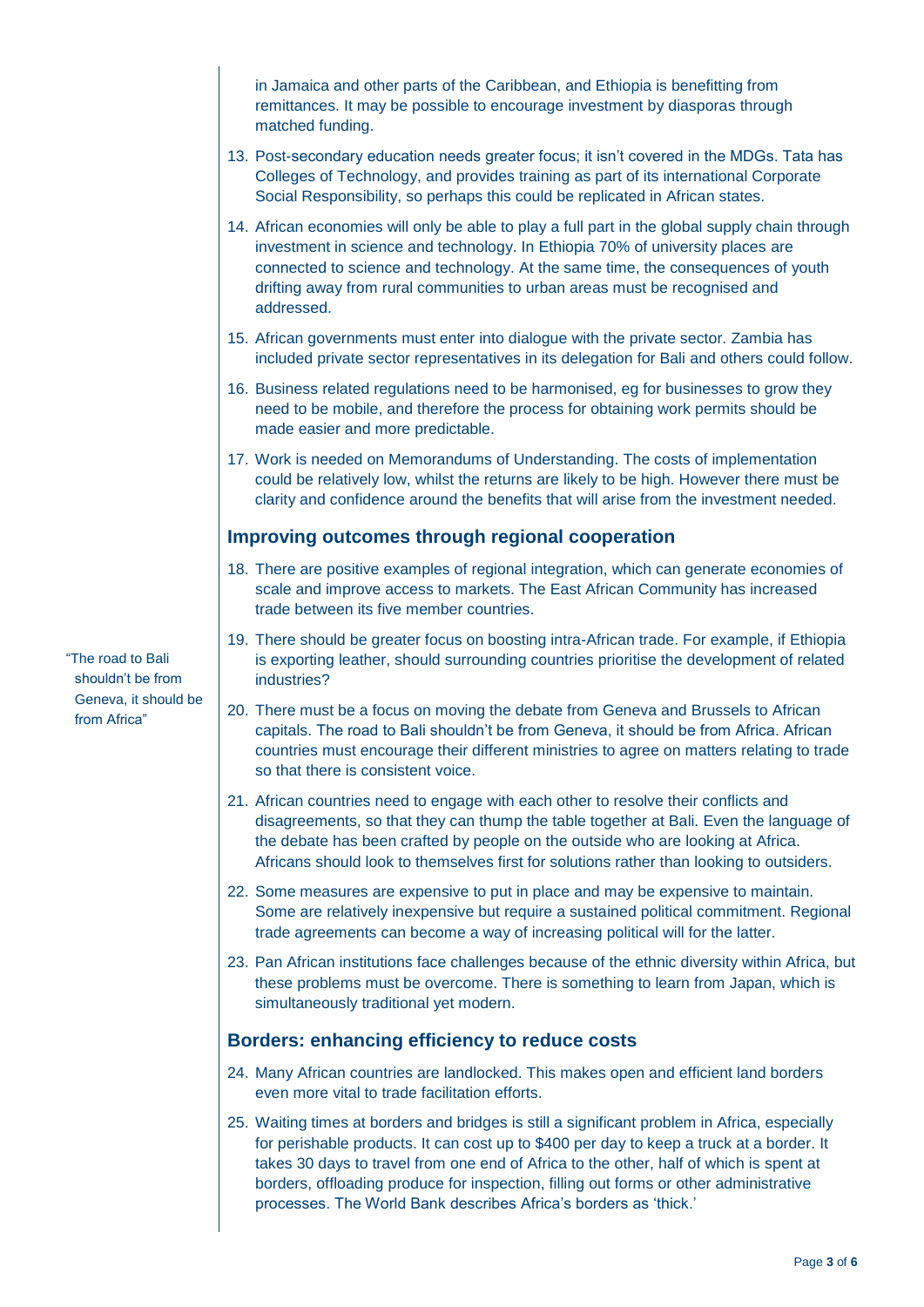"It takes 30 days to travel from one end of Africa to the other, half of which is spent at borders"

"There should be a data revolutiondriven by quality statistics to support evidence based policy decisions"

- 26. Africa lacks infrastructure, critically undermining fluid trade. ICT and technology are also deficient, despite the growth in mobile telephones and UN focus on the problem.
- 27. Investment is particularly needed in the software and hardware necessary to support the borders, roads and ports which link products to their markets. Tracking systems are required in order to monitor goods in-transit. Without this, goods can get diverted to customers or countries for which they are not intended.
- 28. There needs to be investment in research. There should be a data revolution driven by quality statistics, to support evidence based policy decisions.
- 29. In most countries customs is computerised and cloud-based. However there can be as many as 13 agencies operating either side of the border. This reflects the widening of customs' functions, eg the addition of security measures. There are often standalone systems for terrorism and drug enforcement, and phyto-sanitary standards may not be computerised. Combing the needs of all of the involved organisations onto one IT system requires political will as well as money. Complications may arise if the country which needs to make the investment will not experience immediate or direct benefits itself.
- 30. In Africa, 70% of goods are moved by road because of a decline in the railways. Some of the new roads being built aren't of sufficient quality for the loads they will need to carry. Poor road maintenance means that it can be unsafe to transport some goods by road, but countries that impose stronger regulations become less competitive. Despite this, Tanzania has banned 7 axle trucks and Kenya has imposed a 48 ton limit.
- 31. Building railways can have environmental advantages because a train may only use 25% of the fuel used by a vehicle.
- 32. The development of a copper belt in Zambia has led to \$8 million being invested in roads and railways to link with neighbouring countries.
- 33. There has been talk of replacing unreliable ferries on Gambia's rivers for over 40 years, and the African Development Bank is considering whether to make this investment.
- 34. There needs to be a reduction in the time it takes to clear customs, especially as the goods of small and medium sized enterprises (SMEs) are more likely to be checked than those of multinational Corporations. Changing customs and borders procedures requires training and investment but can reap enormous benefits.
- 35. Improvements can be achieved by using a 'single window', where country exit and country entry only involve a single bureaucratic process**. '**Behind the border preclearance' (goods cleared before they get to physical borders) and 'one stop border posts' (single facility operated jointly by adjoining countries) can also be beneficial. Reducing the cost of clearing customs can be more challenging because countries' often rely on these revenues.
- 36. In Tunisia a reduction in cargo delays from 10 to 3.3 days helped generate 50,000 fulltime jobs. In Ethiopia, customs reform increased imports and exports by 200% and tax revenues by over 51%. The Revised Kyoto Convention<sup>1</sup> has had positive outcomes, eg customs reform in Eastern and Southern Africa.
- 37. One potential way to tackle corruption at borders is for the personnel undertaking inspections to differ from the personnel who take payments or manage queues.

## **Improving outcomes through global cooperation**

38. Aid can have a disproportionately positive impact on trade costs, eg a 1% increase in aid may lead to a 10% decrease in trade costs. The European Union (EU) is the largest provider of aid for trade, eg funding provided by the European Development Fund. In fact EU aid pays for itself as it supports exports from the EU to Sub-Saharan Africa. The WTO also has an aid for trade initiative.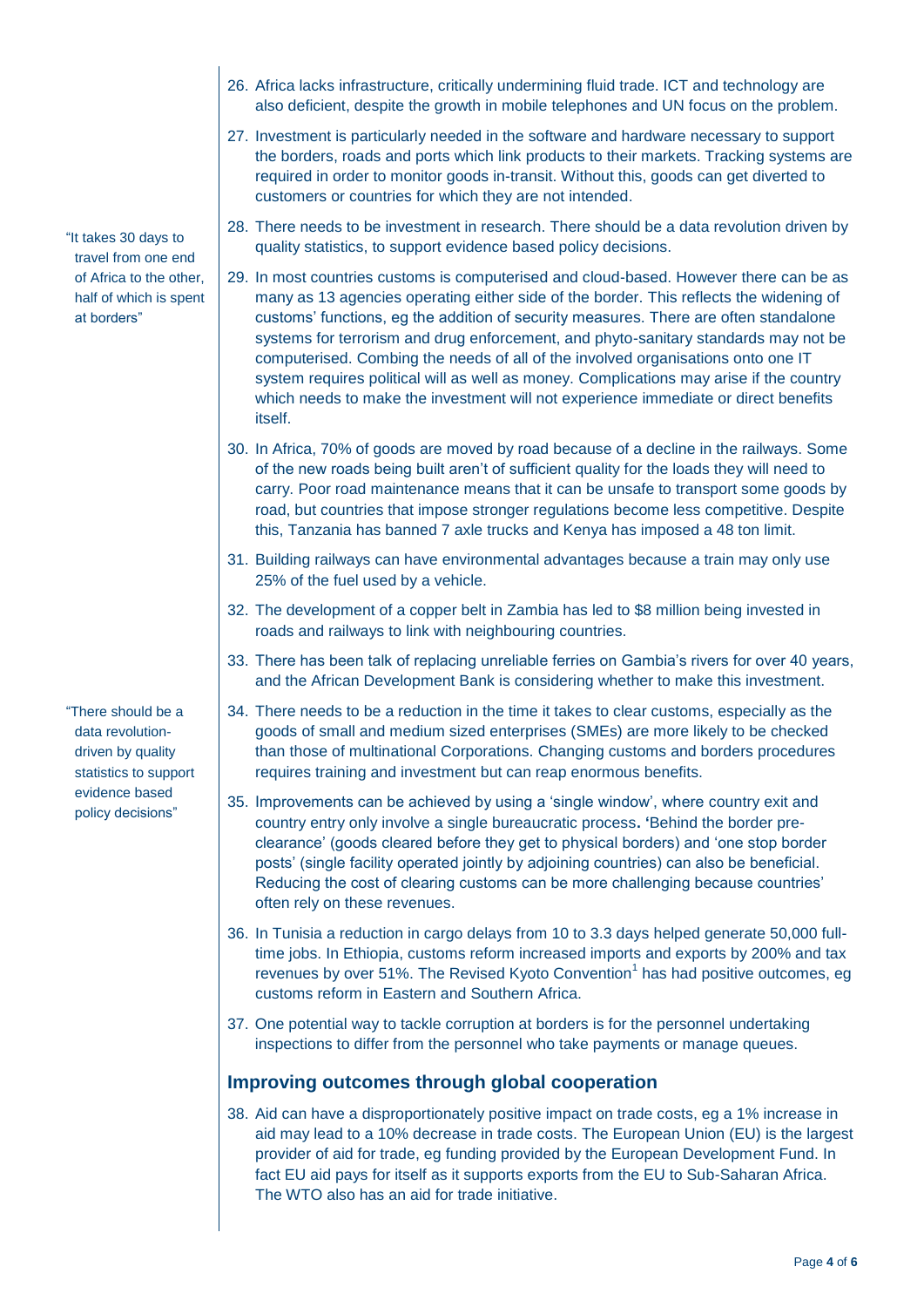"The expectations for the new trade agreement are high"

"It may be better to avoid ambitious commitments as this risks failure"

"In trade negotiations nobody gives anything away for free."

- 39. Market access is a prerequisite to competitive markets, but access it is not enough on its own. Economists know that lowering tariffs improves trade, but this requires negotiations at diplomatic level. 75% of the tariff reductions that have been made in the last 30 years have been made unilaterally. African trading costs are much higher than those of other regions, regardless of tariffs.
- 40. A positive outcome in Bali would strengthen and revitalise the WTO. If no agreement is reached it could be a very serious blow to the standing of the organisation and international trade discussions as a whole.
- 41. The expectations for the new trade agreement are high, both in terms of trade gains and income gains. However, the benefits that African economies were supposed to reap from previous trade agreements were exaggerated; overall liberalisation has not achieved the expected benefits.
- 42. It may be better to avoid ambitious commitments as this risks a damaging failure; bite size measures which benefit a greater range of countries may be preferable. China should play a key role in helping get the agreement through.
- 43. The agreement should reflect existing best practices, ie trade measures that countries would want to take even if there was no codifying agreement. An international agreement is likely to inspire activity even if countries could take action unilaterally.
- 44. Has Africa had enough influence over the agenda? African countries may be reluctant to address the issues for a number of possible reasons: they do not want industrialisation; they are worried that the agreement may threaten special and differential treatment; they fear of losing policy leverage; they fear that implementing the agreement will become a condition of aid.
- 45. Freedom of transit, formalities connected with importation and exportation, and publication and administration of trade regulations will be discussed at Bali, but is this scope too narrow? Import and transit requirements, advance rulings on classification and valuation, fairer and more transparent appeals processes for customs decisions, and disciplines on customs fees would all help the fight against corruption.
- 46. The WTO doesn't have direct powers over corporations, which leaves a gap in terms of ensuring ethical trading, and preventing tragedies such as Bhopal and the Rana Plaza building collapse in Bangladesh.
- 47. Trade facilitation agreements are legally binding, and this certainty is intended to improve traders' confidence. However there is recognition that not everybody benefits to the same extent from trade agreements, although all countries benefit to some degree. In trade negotiations nobody gives anything away for free. LDCs and developing countries want the developed world (EU and US) to forgo export subsidies in key agricultural sectors.
- 48. The categorisation of commitments in the agreement is significant. Category A commitments are to be implemented immediately; Category B commitments have a transition period; Category C commitments are conditional upon the provision of financial assistance and support for capacity building. Among the fundamental issues to be resolved at Bali are which commitments should be legally binding. It is also unclear as to which issues require multilateral agreement, rather than unilateral adoption.
- 49. Developing countries which fail to implement a commitment can be subject to dispute settlement, but they may be unable to access help with the process because the donors they rely upon do not belong to the WTO. For this reason, donors should also be subject to legally binding commitments. LDCs want commitments around technical assistance, and they want assurances that the timeframes for this assistance will match the timeframes they are allowed for implementation.
- 50. Rules of origin and trade preferences need to be addressed as they can be misused as protectionism. Moving from a double to a single rule of origin has implications for